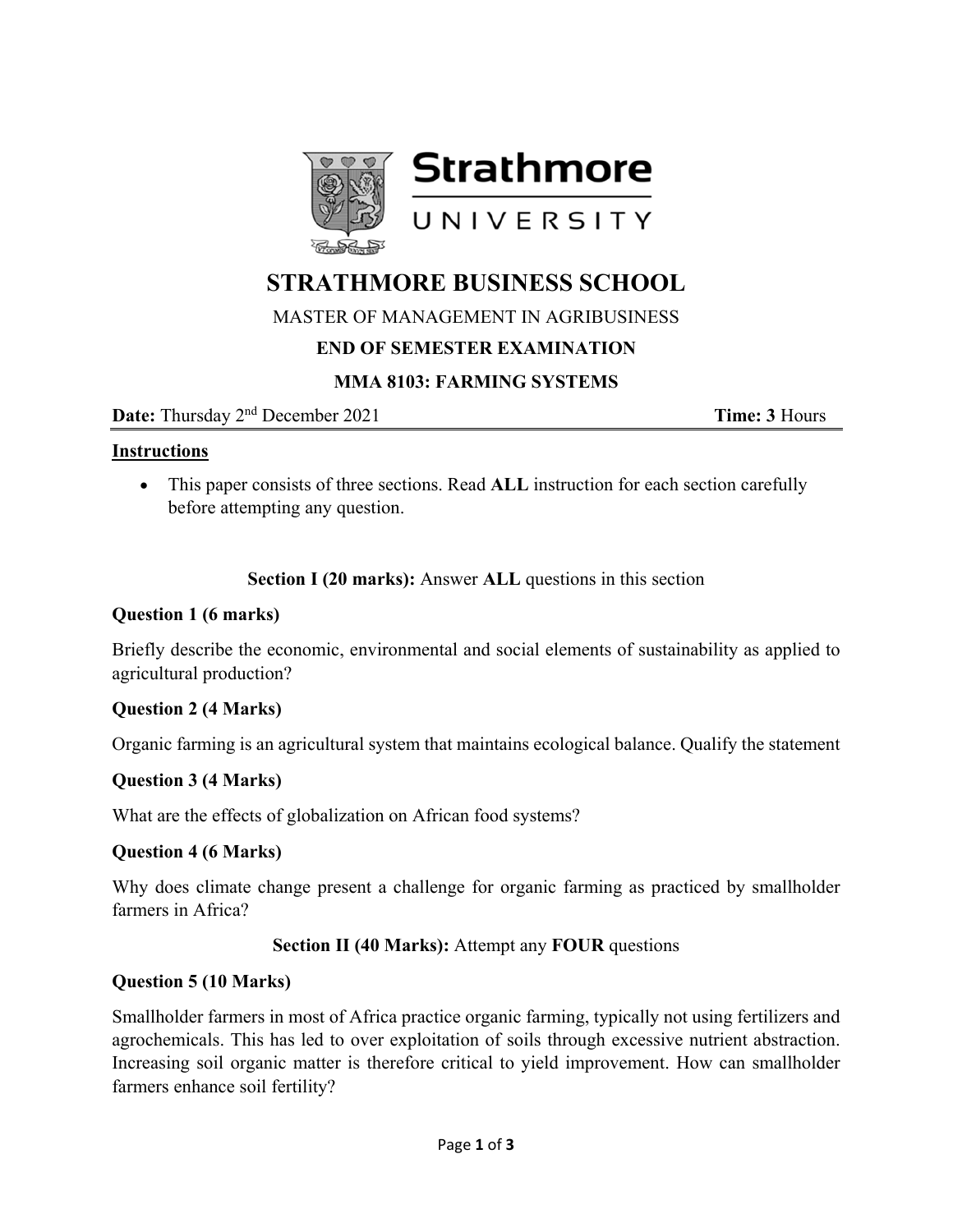## **Question 6 (10 Marks)**

Describe two approaches beyond increasing productivity that may be applied to ensure African farming systems produce enough food for its burgeoning population.

## **Question 7 (10 Marks)**

Global demand for meat has been expanding exponentially in the last decade. In Africa, most of the livestock resources are held in pastoral systems which cover vast lands which are much needed for agricultural production and settlement. This has seen an increase in conflicts between pastoral communities and settler communities. As urbanization rates increase in Africa, what should policy makers do with pastoral production systems?

## **Question 8 (10 Marks)**

In the wake of the COVID-19 pandemic, most urban dwellers who lost their jobs and incomes resorted to agricultural enterprises to secure their livelihoods. Majority of the new entrants established low input integrated crop-livestock systems. Why would these low input production systems be more robust against the shocks and disruptions occasioned by the pandemic?

## **Question 9 (10 Marks)**

"Excessive use and misuse of pesticides result in contamination of surrounding soil and water sources, causing loss of biodiversity, destroying beneficial insect populations that act as natural enemies of pests and reducing the nutritional value of food" – Michael Fakhri, UN Special Rapporteur on the right to food. This loss of biodiversity necessitates the need to entrench integrated pest management (IPM) technologies. Describe the key steps of an IPM strategy. What incentives would drive a smallholder farmer to adopt an IPM strategy as opposed to any other alternative?

## **Question 10 (10 Marks)**

What are cleaner production technologies in the context of agriculture? Describe the four elements that are the focus of the cleaner production technology discussions.

# **Section III (40 marks):**

## **Answer only ONE of the two questions provided**

## **Question 11 (40 Marks)**

The Glasgow climate pact which was agreed at the United Nations Conference on Climate Change (COP26 summit) in November 2021 acknowledged that Smallholder farmers are the least emitters of greenhouse gases (GHGs), the most vulnerable to climate change and the least able to cope with its impacts. As countries aspire to reach net zero and limit temperate rise to  $1.5\text{°C}$ , the importance of transformative innovation to facilitate increased adaptive capacity of smallholder agriculture cannot be gainsaid.